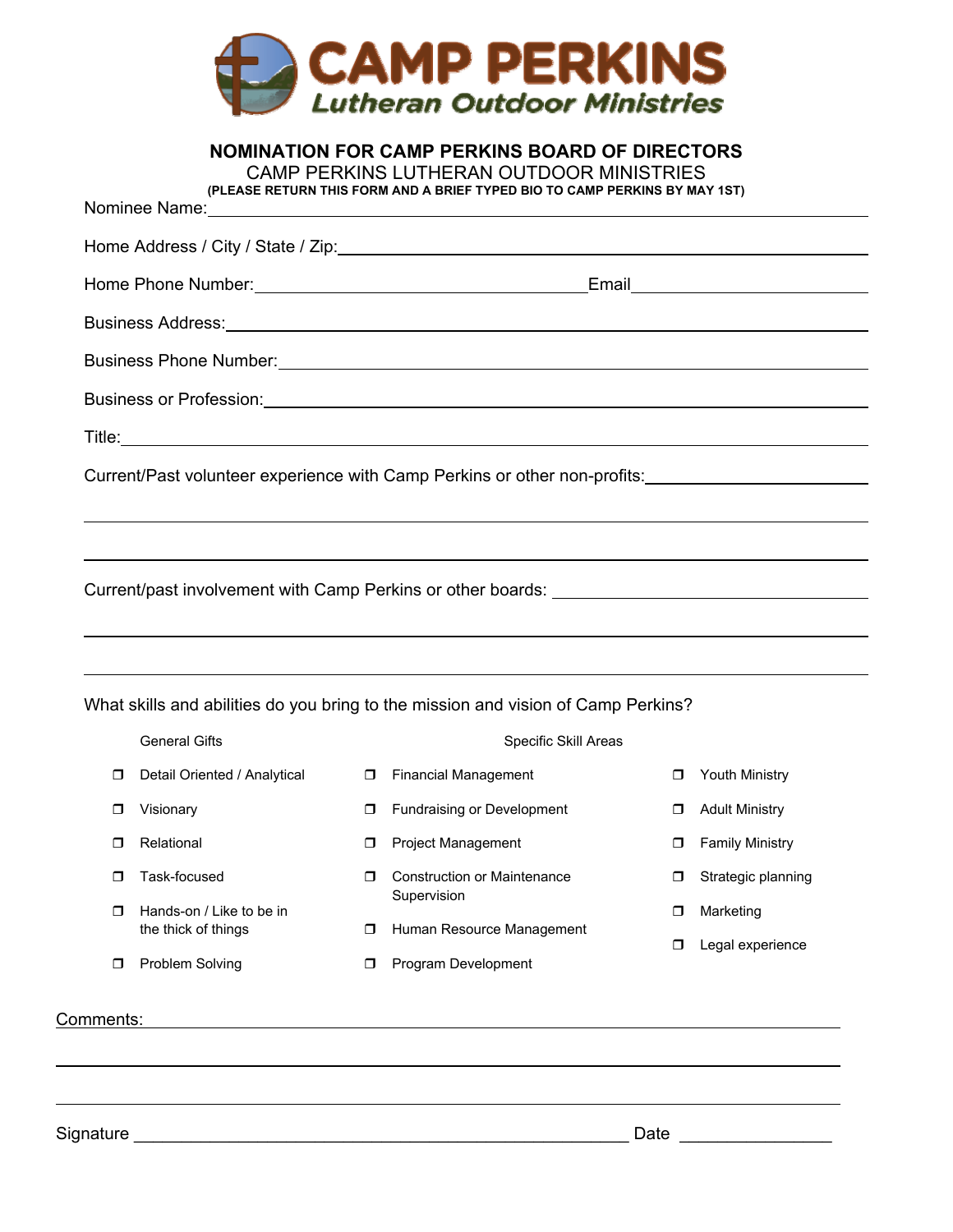# **DUTIES OF BOARD OF DIRECTORS FROM THE BY-LAWS**

Section 1. The Board of Directors shall consist of twelve members: a representative of the Utah-Idaho District of the International Lutheran Laymen's League; one pastor from each of Northwest District Circuits 10 (Treasure Valley), 11 (Magic Valley), and 12 (Yellowstone); and eight members at large. The Executive Director of CPLOM is a non-voting member of the Board. In the event a pastor is not available from one of the Northwest District Circuits, the circuit counselor from any circuit where pastoral representation is unavailable may appoint a licensed deacon from said circuit to serve as the circuit's pastoral representative on the Camp Perkins Board of Directors. This appointment will be reevaluated by the circuit counselor in conversation with the Camp Perkins Board of Directors at the end of every term of service to determine if pastoral representation is again available.

Section 2. The representative of the Utah-Idaho District of the International Lutheran Layman's League shall be nominated by the league and the pastoral representatives shall be nominated by the pastors of the member congregations in their circuits.

Section 3. A nominating committee consisting of one person from each circuit shall be appointed by the Board to nominate candidates for the member at large positions on the Board of Directors.

Section 4. Nominations from the floor of the Delegate Convention shall be permitted for the minister of religioncommissioned and the member at large positions.

Section 5. All nominees shall be members of a congregation that is a member of CPLOM and shall be, or be willing to become, a Partner for Perkins. Broad geographic, age and gender representation shall be encouraged in the selection of the Board of Directors.

Section 6. The Directors shall be elected to serve for two years or until their successors are elected and their term of office shall begin at the close of the delegate convention at which they were elected. Members at large may not serve more than three consecutive terms, after which they are not eligible to serve for a full term.

Section 7. Any Board member who is unable to fulfill his duties may be requested to resign. By a three-fourths vote of the quorum, the Board may declare the position of a Board member who has been absent from two or more consecutive meetings vacant. A board member may submit a letter of resignation to the Board Chairman.

Section 8. The Board of Directors may fill vacancies on the Board that occur between delegate conventions.

Section 9. The Board of Directors shall have general supervision of the affairs of CPLOM between delegate conventions and shall review and approve the minutes of the delegate convention and special meetings of the delegates, elect the officers, establish policies, and adopt the operating and capital budgets and the long range plan. The Board shall be subject to the orders of the delegate convention and none of its acts shall conflict with action taken by the delegate convention.

Section 10. The Board of Directors shall meet at least four times a year at times and places determined by the Board of Directors. Special Board of Directors meetings may be called by the Chairman and shall be called upon the written request of three members of the Board of Directors.

Section 11. A majority of the Board members shall constitute a quorum.

**"I have read and understand that if I am elected to the Camp Perkins Board of Directors by the convention of the Delegates, I will adhere to and willingly abide by Article V of the Camp Perkins bylaws."** 

Signature of nominated individual testifying to the above statement:

RETURN TO: Signe White, HC 64 Box 9384, Ketchum, ID 83340 or email Signe@CampPerkins.org by May 1<sup>st</sup>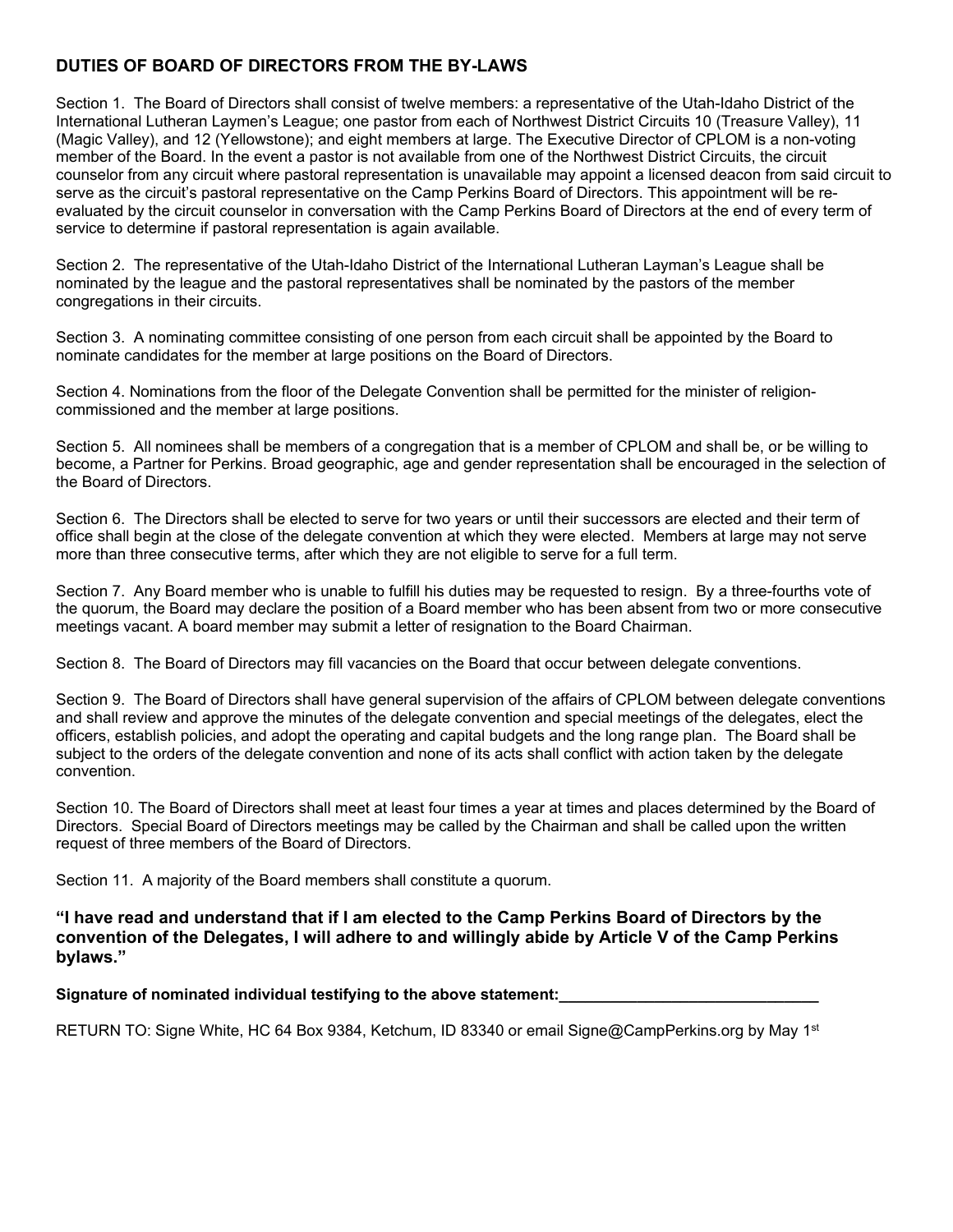

### **NOMINATION FOR CAMP PERKINS BOARD OF DIRECTORS**  CAMP PERKINS LUTHERAN OUTDOOR MINISTRIES **(PLEASE RETURN THIS FORM AND ADDITIONAL INFORMATION TO CAMP PERKINS BY MAY 10TH)**

*(to be completed by person making the nomination)* 

| Nominated by |                                 |  |
|--------------|---------------------------------|--|
| member of    | $\left($ congregation $\right)$ |  |

Please share with the nominations committee your personal knowledge of this nominee and the qualifications for this position.

|                                                 |                        | Date signed |  |
|-------------------------------------------------|------------------------|-------------|--|
| Signature of person placing name in nomination. |                        |             |  |
|                                                 |                        |             |  |
|                                                 |                        |             |  |
| (to be completed by the nominee)                |                        |             |  |
| Nominee's Name                                  |                        |             |  |
| Address                                         |                        |             |  |
| Email                                           | Home phone <b>Home</b> | Cell Phone  |  |
| Home congregation                               |                        |             |  |

## **NOMINEE'S CONSENT AND BIOGRAPHY**

I consent to be nominated for the Board of Directors of Camp Perkins. I have read a description of the duties of this office, and I understand that it is a two-year commitment to serve the Lord though Camp Perkins. With His guidance, if I am elected, I will fulfill this office to the best of my God-given ability.

|        |     |  | المستمر بمدارك والمستقرين<br>ile siuriec<br>_buto oiy |
|--------|-----|--|-------------------------------------------------------|
| $\sim$ | . . |  |                                                       |

Signature of the nominee

\*Please fill out and return the attached application for the nominations committee. Additionally, please provide a brief 1 paragraph bio with information that will help the delegates decide how to vote – this may include statements of why you want to serve on the Board; related church work, volunteer and professional experience; strengths, skills & experience you will bring to the Board; personal mission statement; and any other pertinent information.

\* See included Bylaw Article VI – Duties of Board of Directors and signature of nominated individual.

RETURN TO: Signe White, HC 64 Box 9384, Ketchum, ID 83340 or email Signe@CampPerkins.org by May 1<sup>st</sup>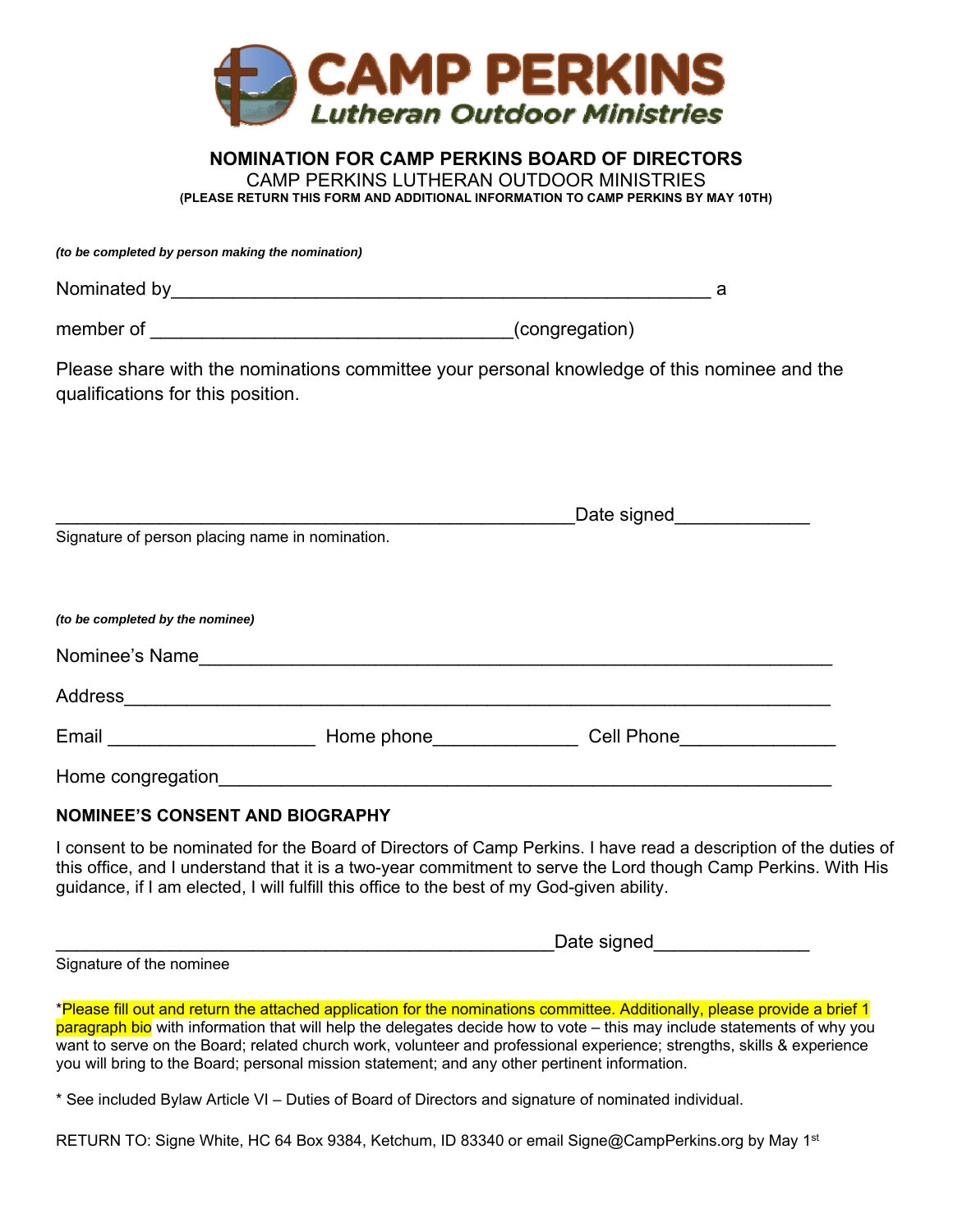# **CAMP PERKINS Lutheran Outdoor Ministries**

# **Board Commitment Form – 2022‐2022**

| Name         | Years of Term |       |      |
|--------------|---------------|-------|------|
| Address      | City          | State | Zip. |
| Email        | Mobile Phone  |       |      |
| Congregation |               | City: |      |

### **Personal Commitment**

 $\Box$  Yes! I affirm my high commitment and generous use of my time, talent and treasures for the purposes of kingdom advancement through the work of Camp Perkins Lutheran Outdoor Ministries. I accept these roles, responsibilities and privileges with joy and enthusiasm.

### **Board members wear 3 hats:**

- Governance Hat
- Volunteer Hat
- Participant Hat

### **Governance Hat: please select one or more you are willing to affirm.**

- $\Box$  I affirm the mission and goals of Camp Perkins Lutheran Outdoor Ministries.
- $\Box$  I affirm I will pray regularly for Camp Perkins, the Delegates, the staff, the campers and the guests.
- $\Box$  I affirm I am highly committed to attending the scheduled meetings of the board and committees and understand that the cost of transportation, hotel, and non-scheduled meals will be my responsibility. I will also participate in the regularly scheduled telephone conference calls.
	- □ 2nd weekend in June Delegate Convention at Camp Perkins (June 10-12, 2022)
	- □ 2nd weekend in Sept Retreat at Camp Perkins (Sept 9-11, 2022)
	- $\Box$  2nd Saturday in Nov Twin Falls (Nov. 12, 2022)
	- $\Box$  2nd Saturday in March Boise (Mar. 11, 2023)
	- 2nd weekend in June ‐ Delegates Convention at Camp Perkins (June 9‐11, 2023)

*Note: 2022/23 Meetings may move to online monthly or bi-monthly meetings with two in person meetings (June Delegate Convention and September planning retreat at Camp Perkins)*

- $\Box$  I affirm that I will carefully consider opportunities for service on various board committees and will accept such assignments, as I am able. Current standing committees of the board are:
	- o Executive Committee
	- o Finance Committee
- $\Box$  I affirm that during my three-year term on the board, I will arrange my giving priorities so that I am able to be a generous giver to Camp Perkins, recognizing that major donors, foundations and other donors have the expectation that Camp Perkins Board of Directors will be part of the "most highly committed" group of donors.

Note: "Generous giving" does not mean that our board members must be wealthy. The goal is for 100% *participation in financial support from the board and staff. The amount is up to you.*

- $\Box$  As I am able, I will seek to influence my congregation, my family, and major donors to be generous givers to Camp Perkins.
- $\Box$  I have/will include Camp Perkins in my estate plans.
- $\Box$  I commit to be an active attender and participant in my congregation.
- $\Box$  I affirm that if I am unable or unwilling to continue to serve, prepare for and attend meetings, and execute my responsibilities as a member of the Board of Directors of Camp Perkins, I will resign my position so that the board may have the benefit of the full support and committed time, talent and treasure of an active board member.
- $\Box$  Other (please explain)